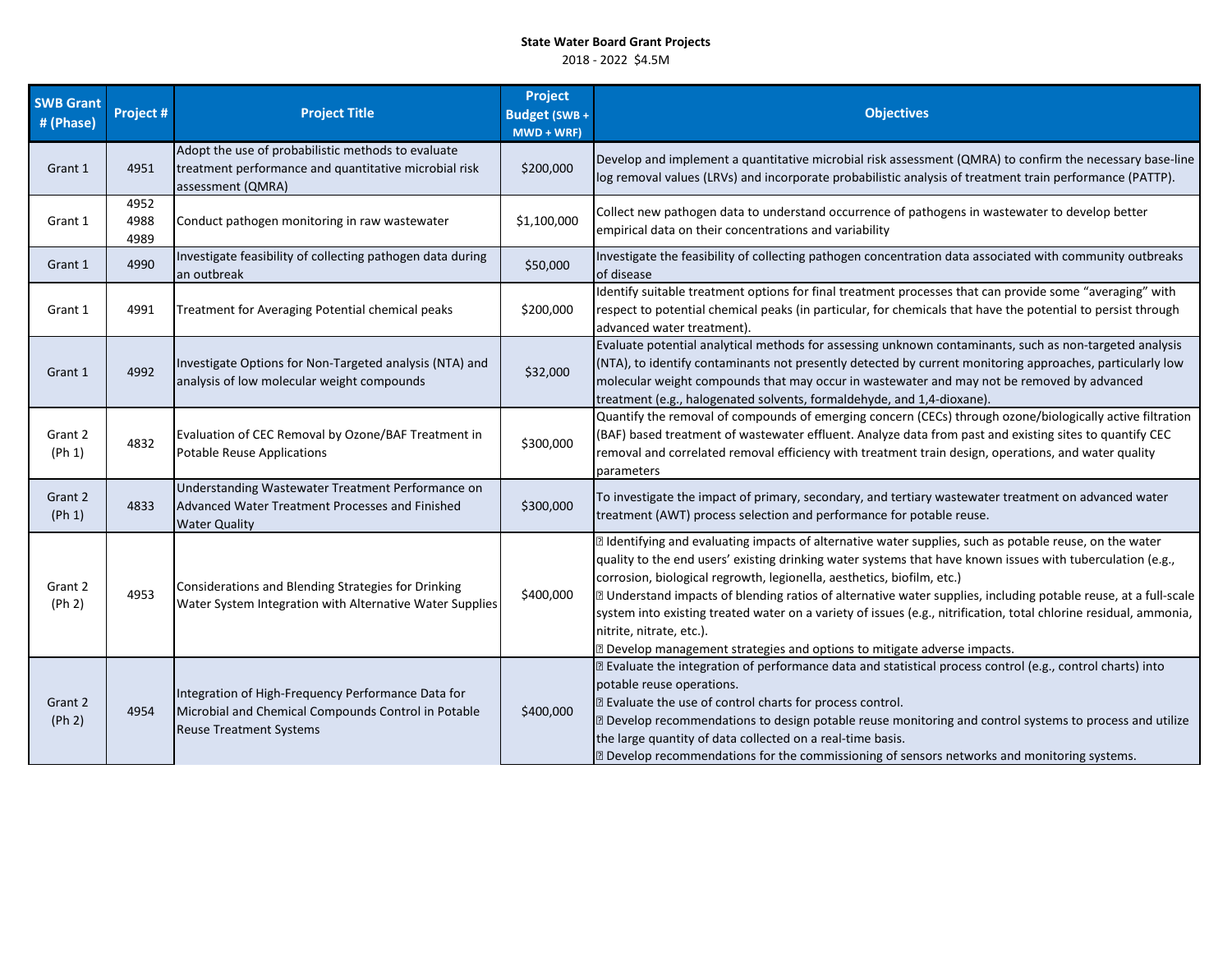| Grant 2<br>(Ph 2) | 4955 | Indicator Viruses to Confirm Performance of Advanced<br><b>Physical Treatment</b>                                                                                                   | \$300,000 | Z Review and summarize research conducted evaluating the removal of viruses by advanced physical<br>treatment processes.<br>Z Recommend virus types and cost-effective quantification methods for use in periodic evaluation of<br>performance of advanced physical treatment processes<br>[2] Collect full-scale virus data (e.g. RNA, DNA, pathogens, etc.) for treatment processes and aquifer recharge<br>projects<br>Z Correlate, where possible, full-scale sampling virus data with potential online surrogates.                                                                                                                          |
|-------------------|------|-------------------------------------------------------------------------------------------------------------------------------------------------------------------------------------|-----------|--------------------------------------------------------------------------------------------------------------------------------------------------------------------------------------------------------------------------------------------------------------------------------------------------------------------------------------------------------------------------------------------------------------------------------------------------------------------------------------------------------------------------------------------------------------------------------------------------------------------------------------------------|
| MWD/FFAR          | 4956 | Addressing Impediments and Incentives for Agricultural<br>Reuse                                                                                                                     | \$100,000 | Investigate practical solutions to impediments identified in State of Irrigated Agricultural Water Reuse -<br>Impediments and Incentives (Reuse-15-08)<br>Develop a plan to overcome the regulatory, health, and economic barriers to expand the adoption of water<br>reuse for agricultural irrigation<br>Investigate the most cost-effective, farm-friendly approach to implement water reuse for agricultural<br>irrigation for large, medium, and small-scale farms per the FDA's definition<br>Provide real-world solutions to existing obstacles to agricultural water reuse for producers, regulators, and<br>water utilities to consider |
| Grant 2<br>(Ph 2) | 4957 | Compiling Evidence of Pathogen Reduction through<br>Managed Aquifer Recharge and Recovery                                                                                           | \$100,000 | a Document and quantify performance of pathogen reduction through groundwater based on the following<br>parameters:<br>- Residence Time<br>- Aquifer characteristics, both physical and geochemical<br>- Temperature<br>- Source water quality<br>Method of introduction (surface spreading vs. direct injection)                                                                                                                                                                                                                                                                                                                                |
| Grant 2<br>(Ph 2) | 4958 | New Techniques, Tools, and Validation Protocols for<br>Achieving Log Removal Credit across NF and RO<br><b>Membranes</b>                                                            | \$350,000 | <b>B</b> Build off the results from project WRRF-12-07.<br>Perform extensive challenge testing under a variety of conditions (ex: oxidized membrane, chemically<br>clean membrane, new membrane).<br>[2] Evaluate chemicals and particles at the same time; consider possible relationship between the two.<br><b>Z</b> Consider the use of QPCR techniques.                                                                                                                                                                                                                                                                                     |
| Grant 2<br>(Ph 2) | 4959 | Evaluation of a Validation Protocol for Membrane<br>Bioreactors Based on a Correlated Surrogate to Achieve<br>Pathogen Credit for Potable Reuse                                     | \$25,000  | Determine if a proposed Tier 3 validation protocol for MBRs is feasible.<br>a Adapt validation protocol for potential testing in the United States.<br><b>Develop recommendations on how to implement protocol.</b>                                                                                                                                                                                                                                                                                                                                                                                                                              |
| Grant 2<br>(Ph 2) | 4960 | Review of Industrial Contaminants Associated with Water<br>Quality or Adverse Performance Impacts for Potable<br><b>Reuse Treatment</b>                                             | \$200,000 | al Identify contaminants or families of compounds related to industry or manufacturing (e.g.<br>pharmaceuticals, CECs, etc.), and the types of industries that may discharge these compounds.<br><b>If</b> Group listed contaminants in terms of risk to water quality (public health and aesthetic) and impact to<br>advanced treatment effectiveness (e.g. loss of throughput, impact to treatment, etc.).<br>Develop mitigation strategies including, but not limited to, treatment, inspection frequency and<br>methodology, and monitoring requirements.                                                                                    |
| Grant 2<br>(Ph 2) | 4961 | The Use of Next Generation Sequencing (NGS)<br>Technologies and Metagenomics Approaches to Evaluate<br>Water and Wastewater Quality Monitoring and<br><b>Treatment Technologies</b> | \$300,000 | I Include case studies that show the applicability of these technologies as well as pit-falls that may be<br>encountered. Examples include, 1) how do microbial communities impact treatment systems (e.g., biological<br>filtration), and 2) how these methods can be used to inform risk, including antibiotic resistance.<br>[2] Special attention should be given to the following: data interpretation, databases used to query,<br>importance of peer review and appropriate expertise in initiation and management of the project.                                                                                                        |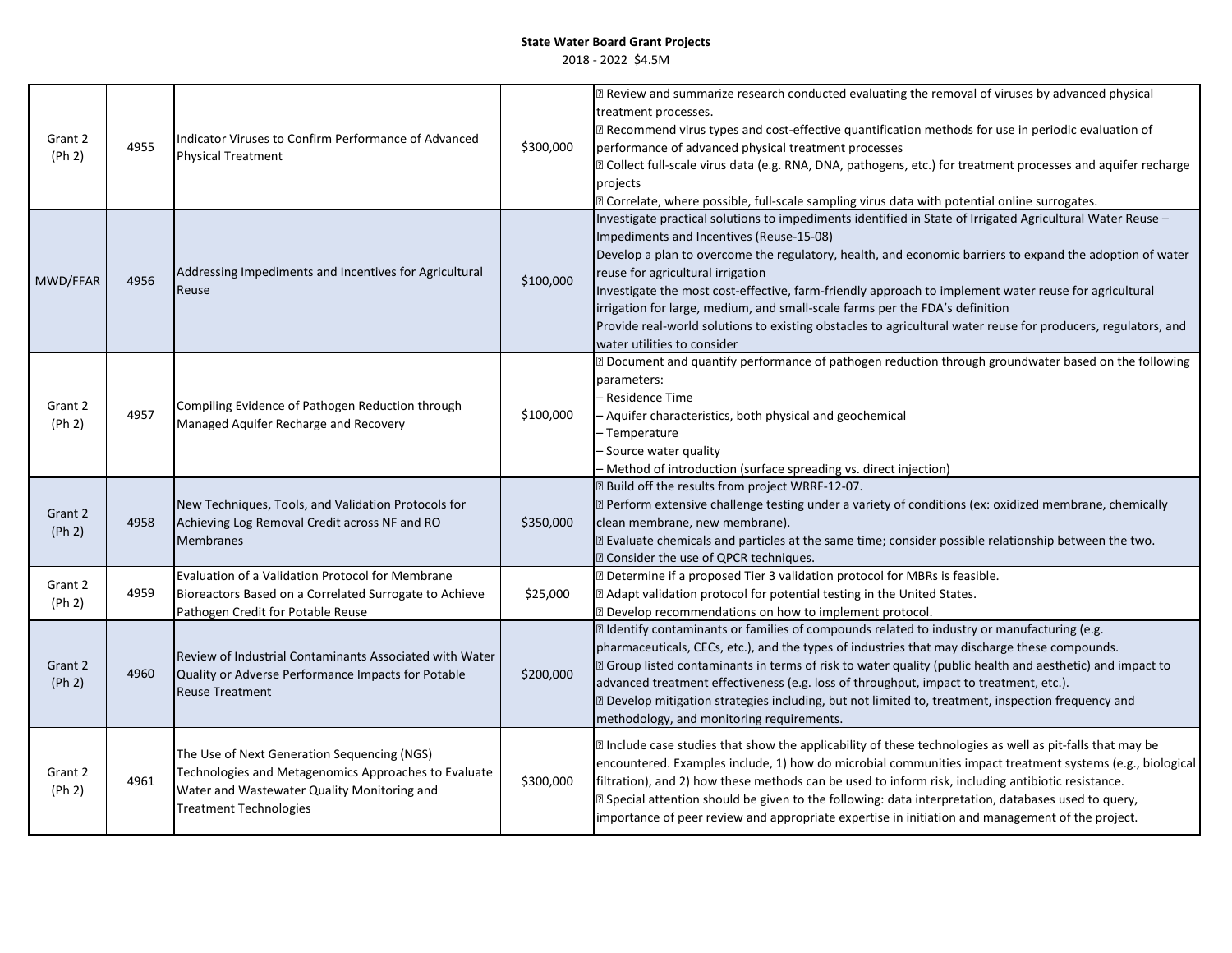| Grant 2<br>(Ph 2) | 4962 | Identifying the Amount of Wastewater That Is Available<br>and Feasible to Recycle in California                                                           | \$105,000 | I Identify the amount of treated municipal wastewater that is available for recycled water production now<br>in California and projected into the future.<br>Determine how much of the treated municipal wastewater much could feasibly be produced and used,<br>and the associated cost (feasibility should consider the required minimum instream flows, water quality, and<br>feasibility considerations including cost).                                                                                                                                                                                                                                                                                                                                                                |
|-------------------|------|-----------------------------------------------------------------------------------------------------------------------------------------------------------|-----------|---------------------------------------------------------------------------------------------------------------------------------------------------------------------------------------------------------------------------------------------------------------------------------------------------------------------------------------------------------------------------------------------------------------------------------------------------------------------------------------------------------------------------------------------------------------------------------------------------------------------------------------------------------------------------------------------------------------------------------------------------------------------------------------------|
| Grant 2<br>(Ph 2) | 4963 | Developing a New Foundational Understanding of SAR-<br>Soil Structure Interactions to Provide Management<br>Options for Recycled Water Use in Agriculture | \$200,000 | I Investigation for a better understanding of SAR/EC interactions with specific soils (e.g. textural classes,<br>SOM content).<br><b>Z</b> Investigation of specific plant - soil interactions as affected by irrigation with saline waters.                                                                                                                                                                                                                                                                                                                                                                                                                                                                                                                                                |
| Grant 2<br>(Ph 2) | 4964 | Assessing the State of Knowledge and Impacts of<br>Recycled Water Irrigation on Agricultural Crops                                                        | \$120,000 | D Create a database regarding the characterization and variability of recycled water quality used for<br>agricultural irrigation and treatment technologies.<br>[2] Assess recycled water properties (such as TDS, SAR, sodium and chloride concentrations) and potential<br>impacts on soil physical, chemical, and microbial properties crossing a range of different types of soil and<br>agricultural management.                                                                                                                                                                                                                                                                                                                                                                       |
| Grant 2<br>(Ph 2) | 4993 | Potential of Oilfield Produced Water for Irrigation in<br>California                                                                                      | \$150,000 | I Evaluate Title-22 Recycled Water Regulations as a Science and Policy Template for produced water.<br>Review the history - both procedural and scientific - for developing Title-22 Recycled water regulations.<br>Review Scientific Literature and Identify Data Gaps on produced water reuse.<br>Prioritize Data Needed in Support of a produced water Fit-For-Purpose Classification Framework.<br>a Develop a geospatial model and online, interactive map identifying areas with the greatest potential for<br>expanded reuse of produced water for irrigation, using inputs from the two indices, information on OPW<br>availability, and water demand for irrigation, and other relevant factors.                                                                                   |
| Grant 2<br>(Ph 3) | 5047 | Guidelines for the Demonstration of Pathogen Log<br>Removal Credits in Wastewater Treatment                                                               | \$100,000 | To develop guidance for crediting water resource recovery facilites (WRRFs) with pathogen log reduction<br>values.                                                                                                                                                                                                                                                                                                                                                                                                                                                                                                                                                                                                                                                                          |
| Grant 2<br>(Ph 3) | 5048 | Integrating Real-Time Collection System Monitoring<br>Approaches into Enhanced Source Control Programs for<br>Potable Reuse                               | \$200,000 | . Determine what level of real-time collection system monitoring is feasible, appropriate, and/or necessary<br>for protection of downstream potable reuse<br>. Develop a framework for integrating real-time monitoring into existing pretreatment program requirements<br>(permits, local limits, etc.), including data management and security considerations                                                                                                                                                                                                                                                                                                                                                                                                                             |
| Grant 2<br>(Ph 3) | 5050 | Applicability of the UV/Chlorine AOP: Assessment of<br>Applicability, Operational Issues, and Potential By-<br>Products                                   | \$150,000 | • Provide a framework to enable utilities to determine which AOP is most suitable to their treatment<br>application both in the context of RO-based treatment and in alternative treatment approaches.<br>. Detail the photochemical mechanisms of oxidation, identification of radical species, and dependency on<br>pH, UV dose, chlorine dose, ammonia concentration, and monochloramine concentration.<br>• Assess the dynamic and unique operational challenges of operating a UV/Cl2 AOP system including<br>identification of critical control points, challenges with regard to monitoring, and management of the<br>formation of by-products of concern.<br>. Utilize traditional analytical chemistry to evaluate the existence of or potential for formation of by-<br>products. |